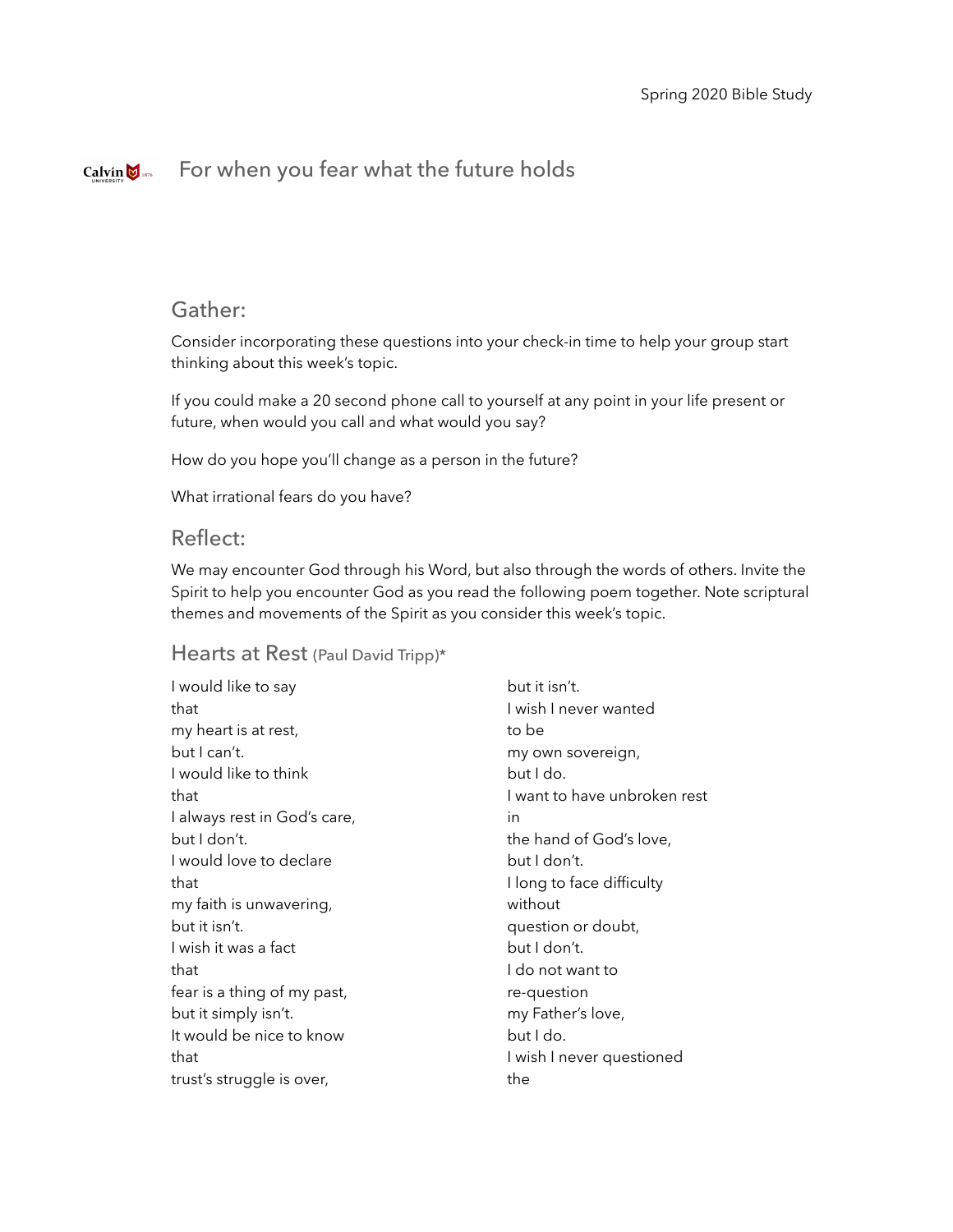Lord's good plan, but I do. The struggle is better than it once was, but not done. My rest is more consistent than it used to be, but not complete. My heart enjoys a greater ease than in earlier days of faith, but unrest comes. I have lived with you and seen your care, but questions come. I have seen you do what I could not have conceived, but still I doubt. I have been in awe of the provisions of your grace, but anxiety comes.

I have submitted myself to your will and way, but still I rebel. So with rest in your forgiveness and confidence in your power, I come. With a needy heart that craves your help, I pray: "Help me, Father, today to let go of my need to always understand. Enable me to live in rest when I don't know what will happen. Help me to have a restful heart when opposition is great, and all I have is you."

### Connect:

Choose one or more of the following scriptures to read together. How is reading these scriptures the same or different from reading the poem? How is God reflected differently or similarly?

Psalm 37